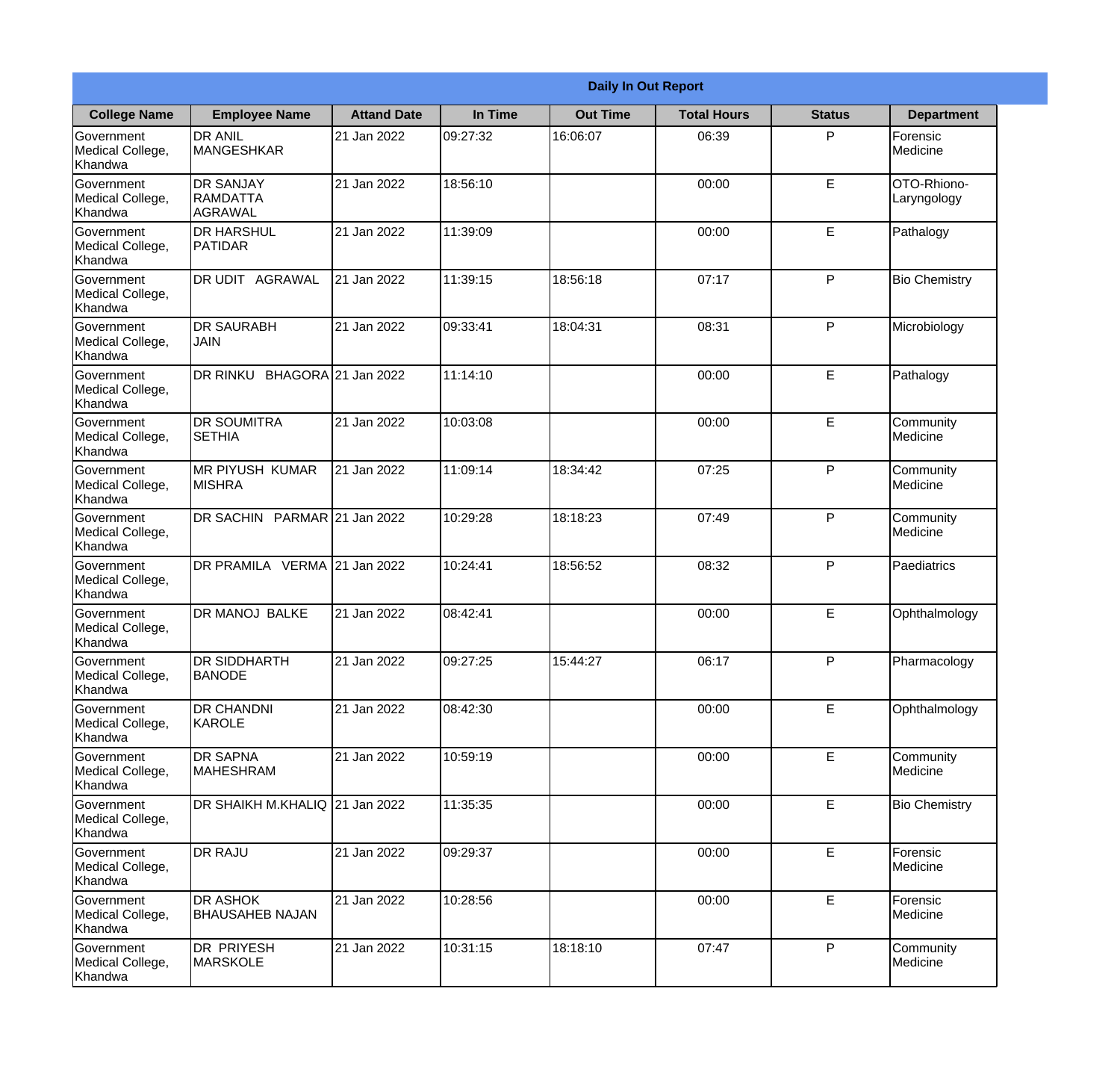| <b>Designation</b>                  | <b>Category</b> |
|-------------------------------------|-----------------|
| Assistant Professor   Para Clinical |                 |
| Professor                           | Clinical        |
| Assistant Professor   Para Clinical |                 |
| Associate Professor Non Clinical    |                 |
| Associate Professor   Para Clinical |                 |
| Assistant Professor   Para Clinical |                 |
| Assistant Professor   Para Clinical |                 |
| Statistician                        | Para Clinical   |
| <b>Assistant Professor</b>          | Para Clinical   |
| Professor                           | Clinical        |
| <b>Assistant Professor</b>          | Clinical        |
| Associate Professor Para Clinical   |                 |
| Assistant Professor   Clinical      |                 |
| Associate Professor   Para Clinical |                 |
| Professor                           | Non Clinical    |
| Demonstrator/Tutor   Para Clinical  |                 |
| Associate Professor   Para Clinical |                 |
| Associate Professor Para Clinical   |                 |

## **Daily In Out Report**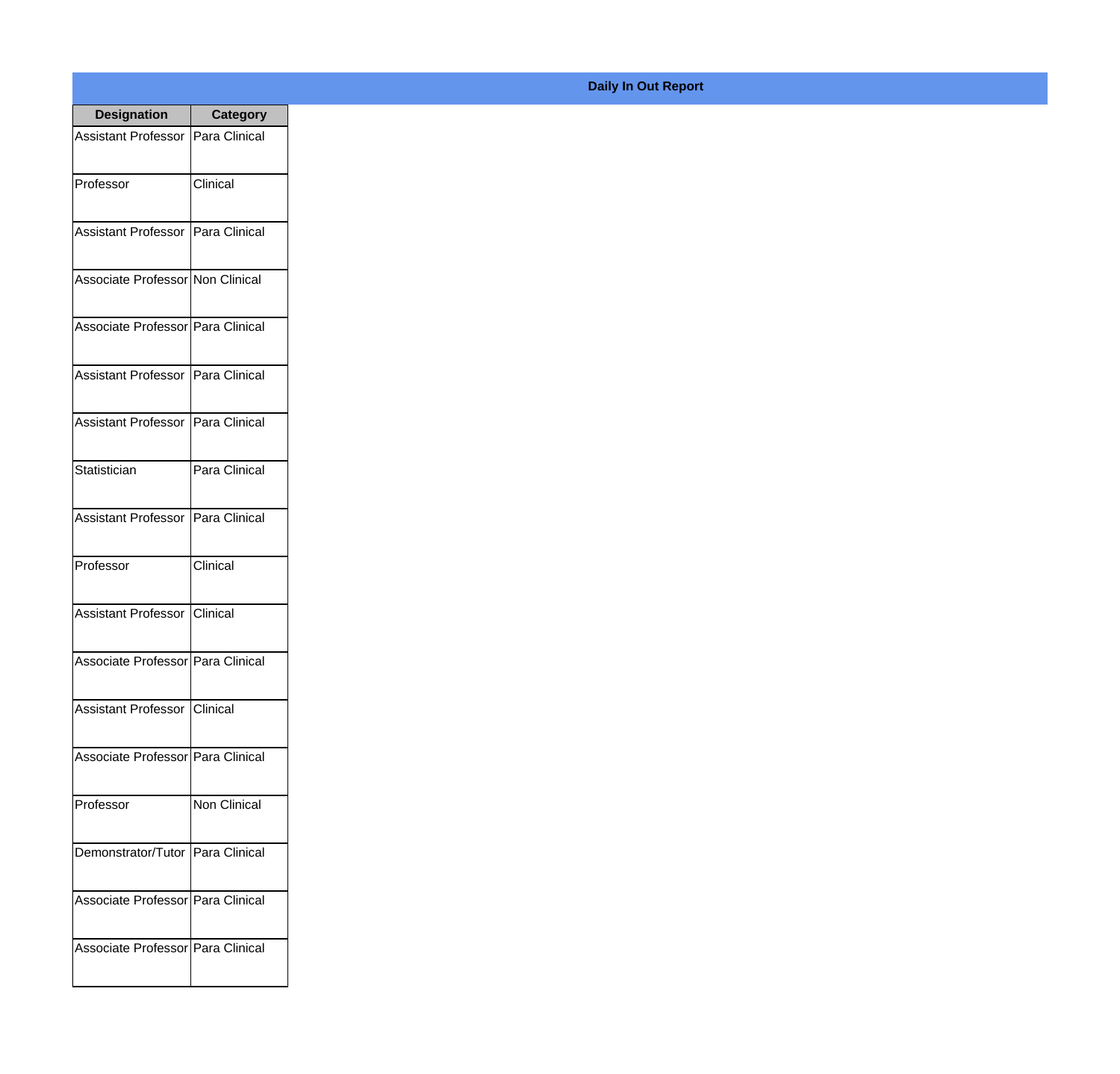|                                                  |                                          |             |          |          | <b>Daily In Out Report</b> |    |                             |
|--------------------------------------------------|------------------------------------------|-------------|----------|----------|----------------------------|----|-----------------------------|
| Government<br>Medical College,<br>Khandwa        | IDR SANGEETA<br>ICHINCHOLE               | 21 Jan 2022 | 10:47:24 |          | 00:00                      | E. | Physiology                  |
| Government<br>Medical College,<br>Khandwa        | IDR NISHA MANDLOI<br>IPANWAR             | 21 Jan 2022 | 10:22:51 | 16:09:37 | 05:47                      | P  | Obstetrics &<br>Gynaecology |
| <b>Sovernment</b><br>Medical College,<br>Khandwa | <b>IDR MUKTESHWARI</b><br>IGUPTA         | 21 Jan 2022 | 10:06:58 | 16:56:56 | 06:50                      | P  | Pharmacology                |
| lGovernment<br>Medical College,<br>Khandwa       | <b>IDR PURTI AGARWAL</b><br><b>SAINI</b> | 21 Jan 2022 | 11:08:12 | 16:12:36 | 05:04                      | P  | Pathalogy                   |
| Government<br>Medical College,<br>Khandwa        | <b>RAY</b><br><b>DR YASHPAL</b>          | 21 Jan 2022 | 12:01:26 |          | 00:00                      | Е  | Anatomy                     |